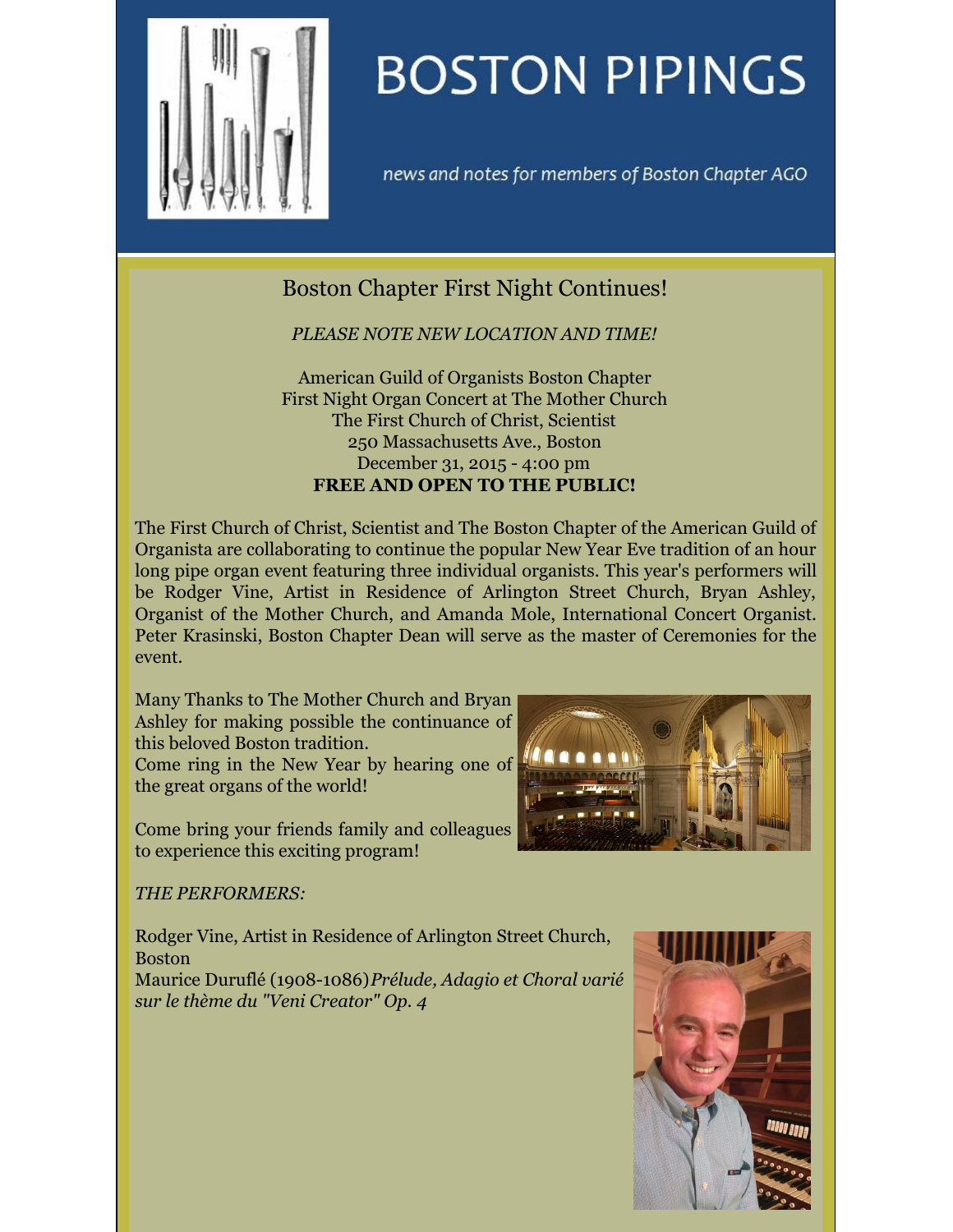

Bryan Ashley, Organist of The Mother Church *Praeambulum in E - Vincent Lübeck (1654-1740) Choral No. 1 - César Franck (1822-1890)*

Amanda Mole, International Concert Organist *Wir glauben, all' an einen Gott BWV 680 - Johann Sebastian Bach (1685-1750) Orpheus (transcription by A.W. Gottschalg) - Franz Liszt (1811-1886) Allegro maestoso from Symphonie No. 3, Op. 28 - Louis Vierne (1870-1937)*



### **SAVE THESE DATES!**

THURSDAY DECEMBER 31, 2015 FRIDAY MARCH 11, 2016 SATURDAY MARCH 19, 2016 SUNDAY MAY 22, 2016 TUESDAY JUNE 28, 2016

The New Year will be here SOON! BE SURE TO MAKE YOUR NEW 2016 CALENDARS NOW FOR THE REST OF THESE EXCITING CHAPTER EVENTS!

THURSDAY DECEMBER 31 4:00 - THE FIRST CHURCH OF CHRIST, SCIENTIST IN BOSTON FIRST NIGHT ORGAN CONCERT FREE!

FRIDAY MARCH 11, 2016 7:30 PM - OLD SOUTH CHURCH IN BOSTON SEASON FESTIVE FLAGSHIP CONCERT Piano and Organ Spectacular PETER CONTE and JEREMY FILSELL with ANDREW ENNIS TICKETS GO ON SALE JANUARY 15!

SATURDAY MARCH 19, 2016 ALL DAY - FIRST LUTHERAN CHURCH IN BOSTON BOSTON BACH BIRTHDAY FESTIVAL FREE!

SUNDAY MAY 22, 2016 2:00 - 8:00 PM SECOND CHURCH IN NEWTON WOMEN IN MUSIC FESTIVAL & ANNUAL MEETING